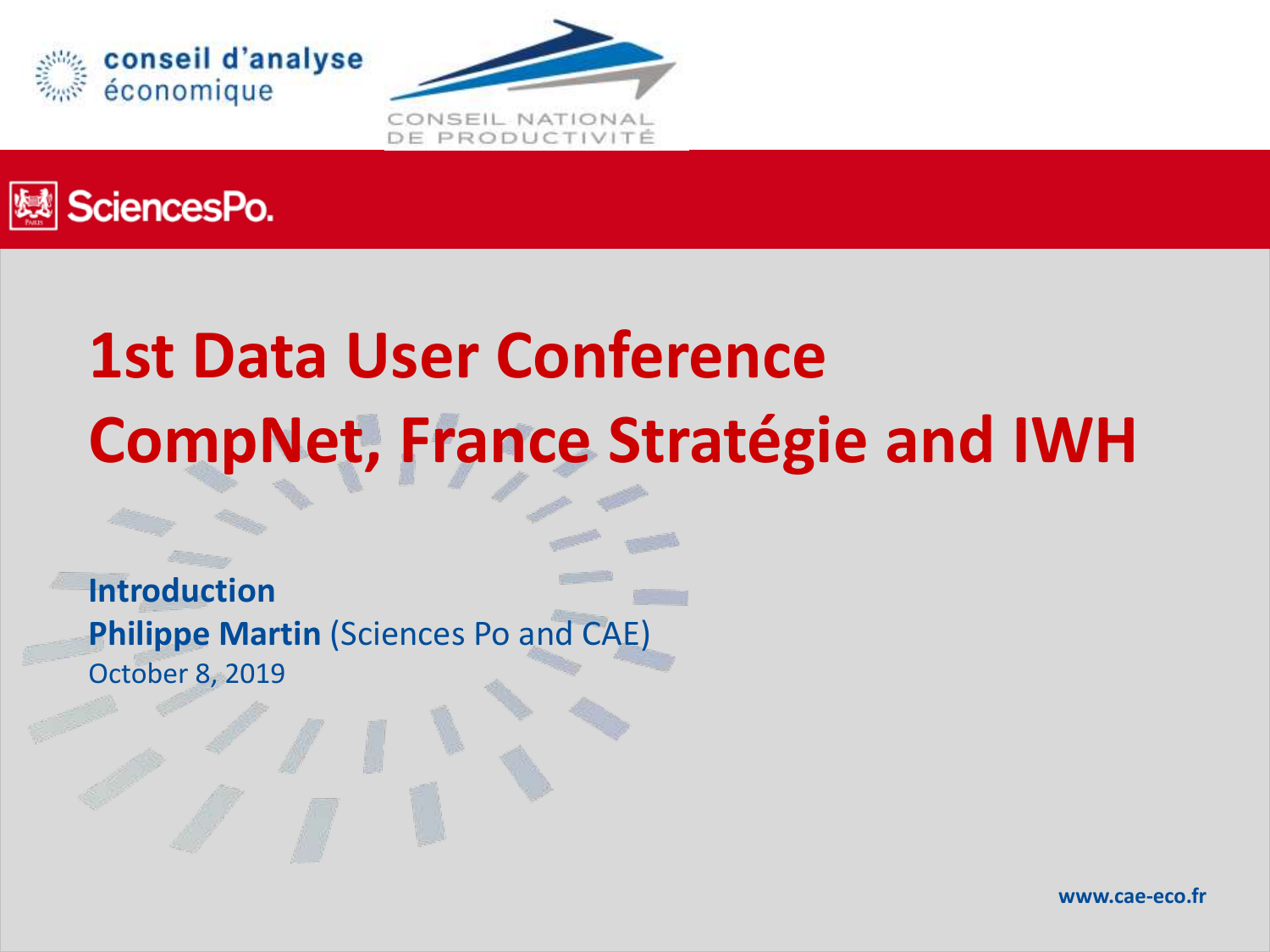## A few words on productivity, and competitiveness

- From consumer (not producer) point of view
- French National Productivity Board (independent academics)
- Focused on France productivity and competitiveness
- Issue of competitiveness specific in the eurozone (no exchange rate adjustment)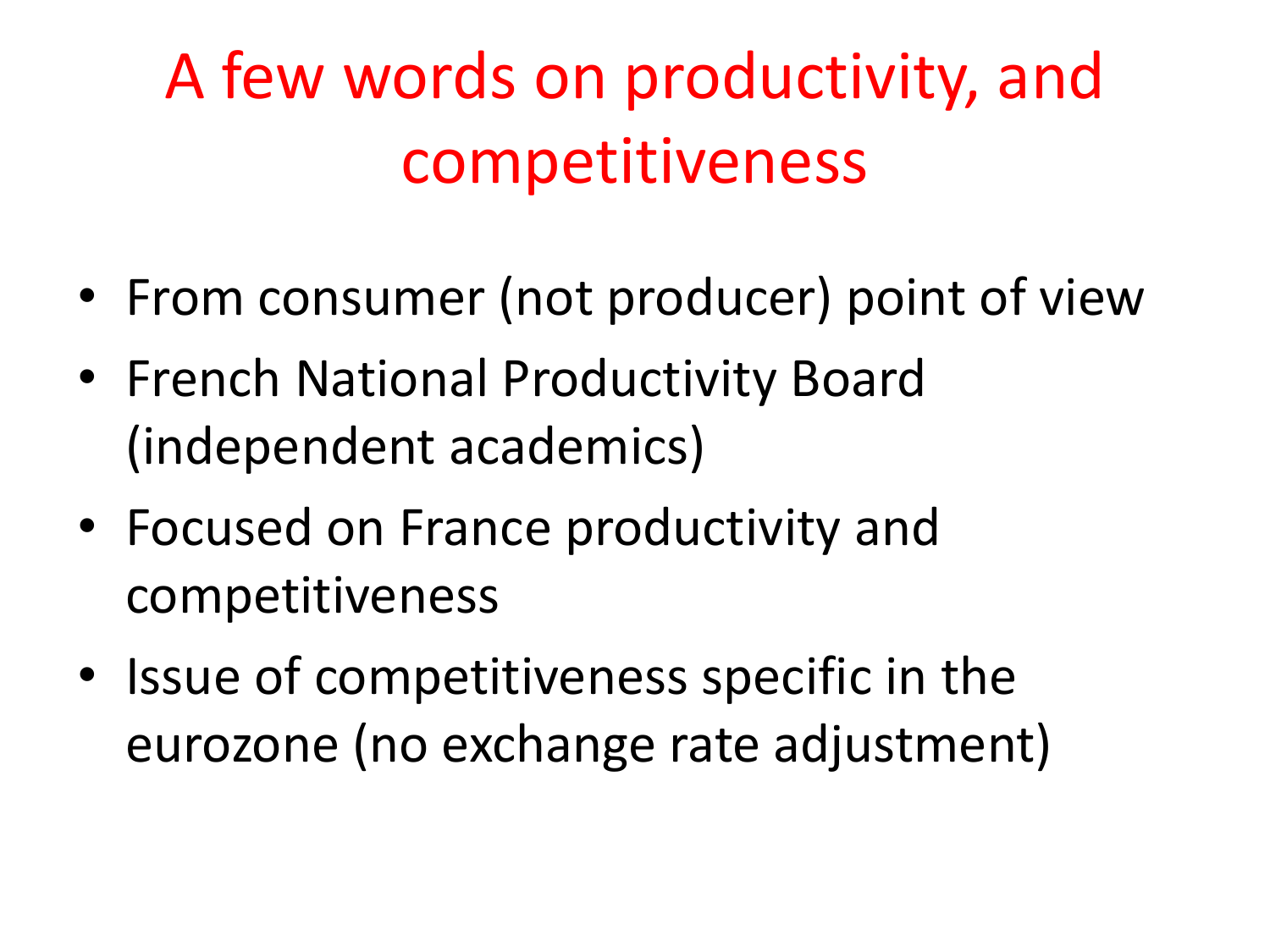### Productivity, factor prices and competitiveness



- Productivity as a legitimate policy objective (growth)
- Competitiveness always relative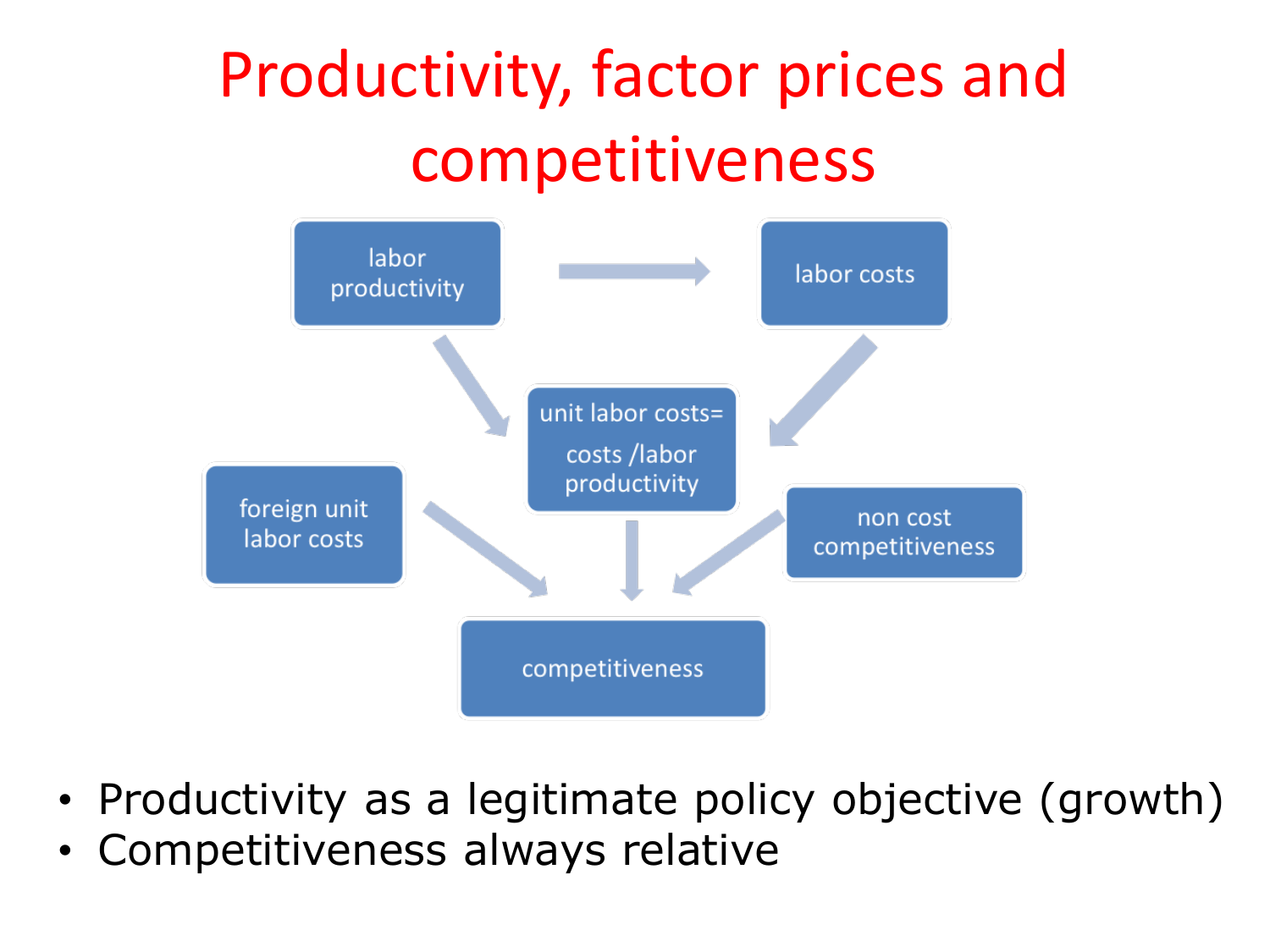#### High productivity level but declining since the 1990s

Lack of consensus about the causes of the productivity slowdown and its persistence



**Growth in multifactor productivity in France (1985 – 2017)**

OECD, NPB calculations (annual average growth rates are displayed in orange over the following periods: 1985-2000, 2000-2007, 2007-2012 and 2012-2017)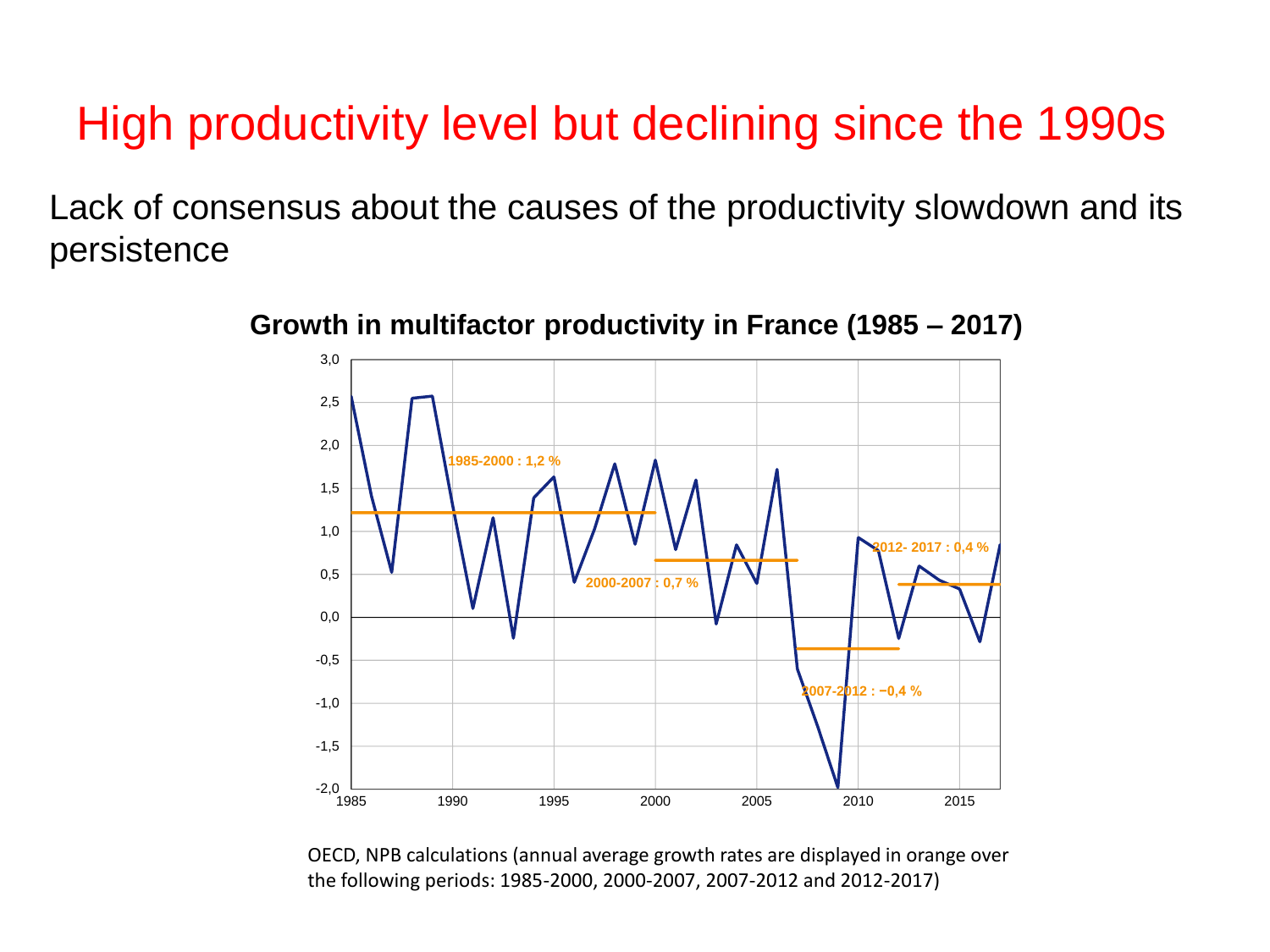#### Several common factors to France and OECD

- A shift of the productive structure towards sectors with lower productivity levels (services)
- Decreasing ICTs contribution to TFP growth
- Increasing productivity divergence between firms => growing misallocation of resources?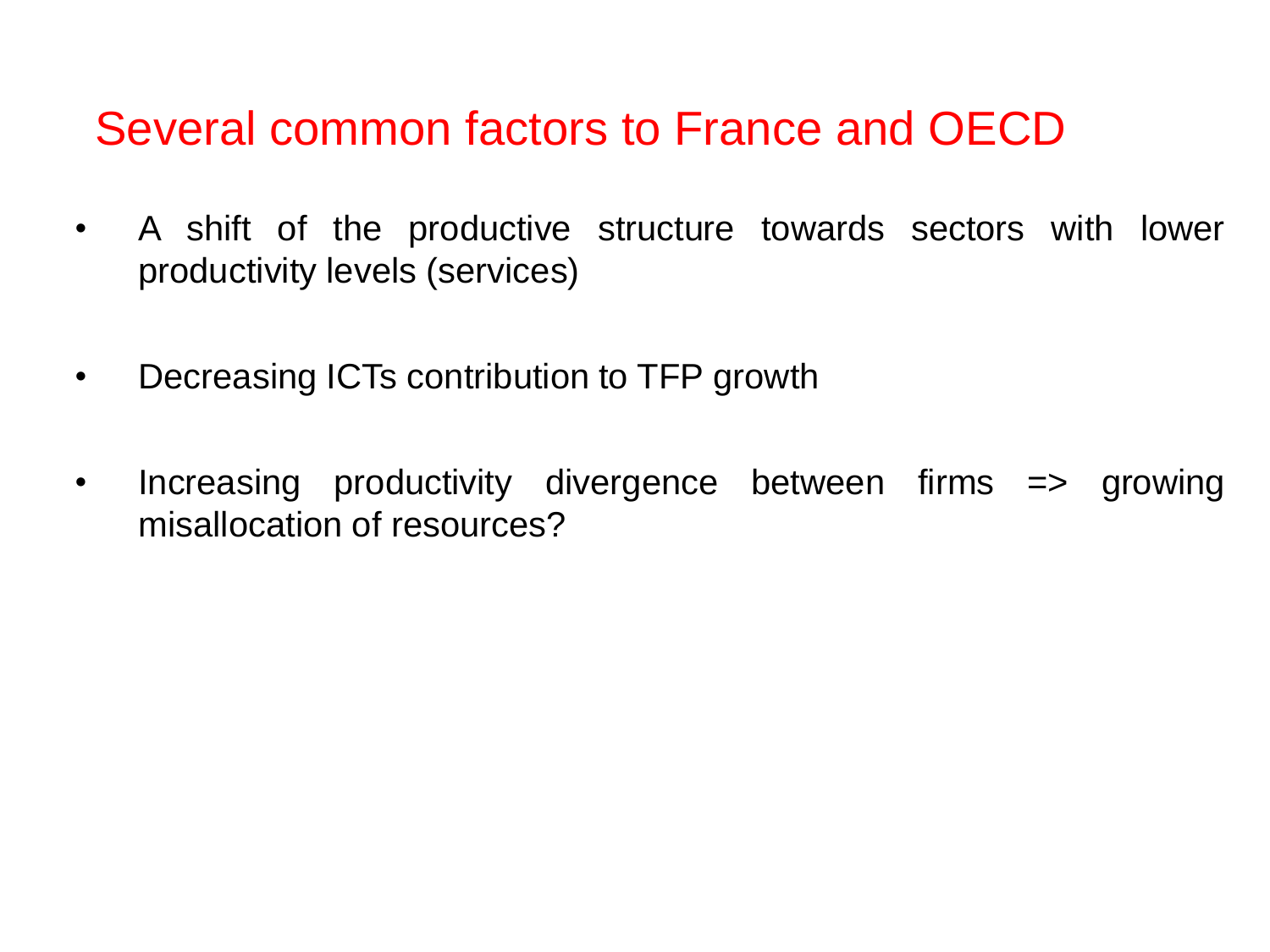Different French evolution of labour productivity dispersion: high in services , low in manufacturing



#### *Source : OECD, Multiprod*

The figure plots the estimated year dummies of a regression of log-productivity (labour productivity) dispersion (90th and 10th percentiles ratio) within country-sector pairs, using data from the following countries: Germany, Australia, Austria, Belgium, Canada, Chile, Denmark, Finland and France.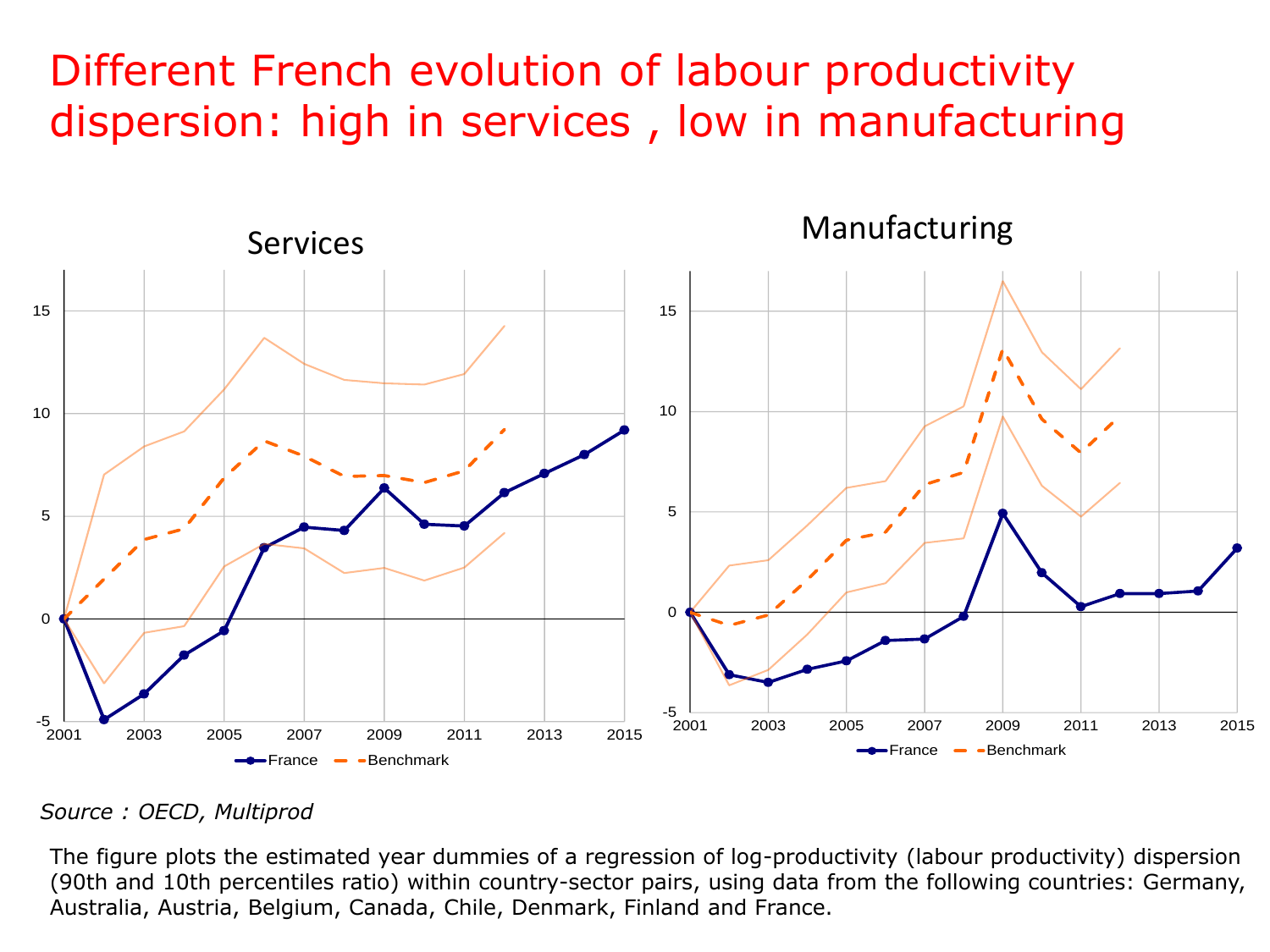### Productivity dispersion and trade

• Unlike most other OECD countries, no dispersion in manufacturing and knowledge-intensive services sectors: international competition?





Evolution of labour productivity in France for the 10th, 50th, 90th and 95th percentiles the labour productivity distribution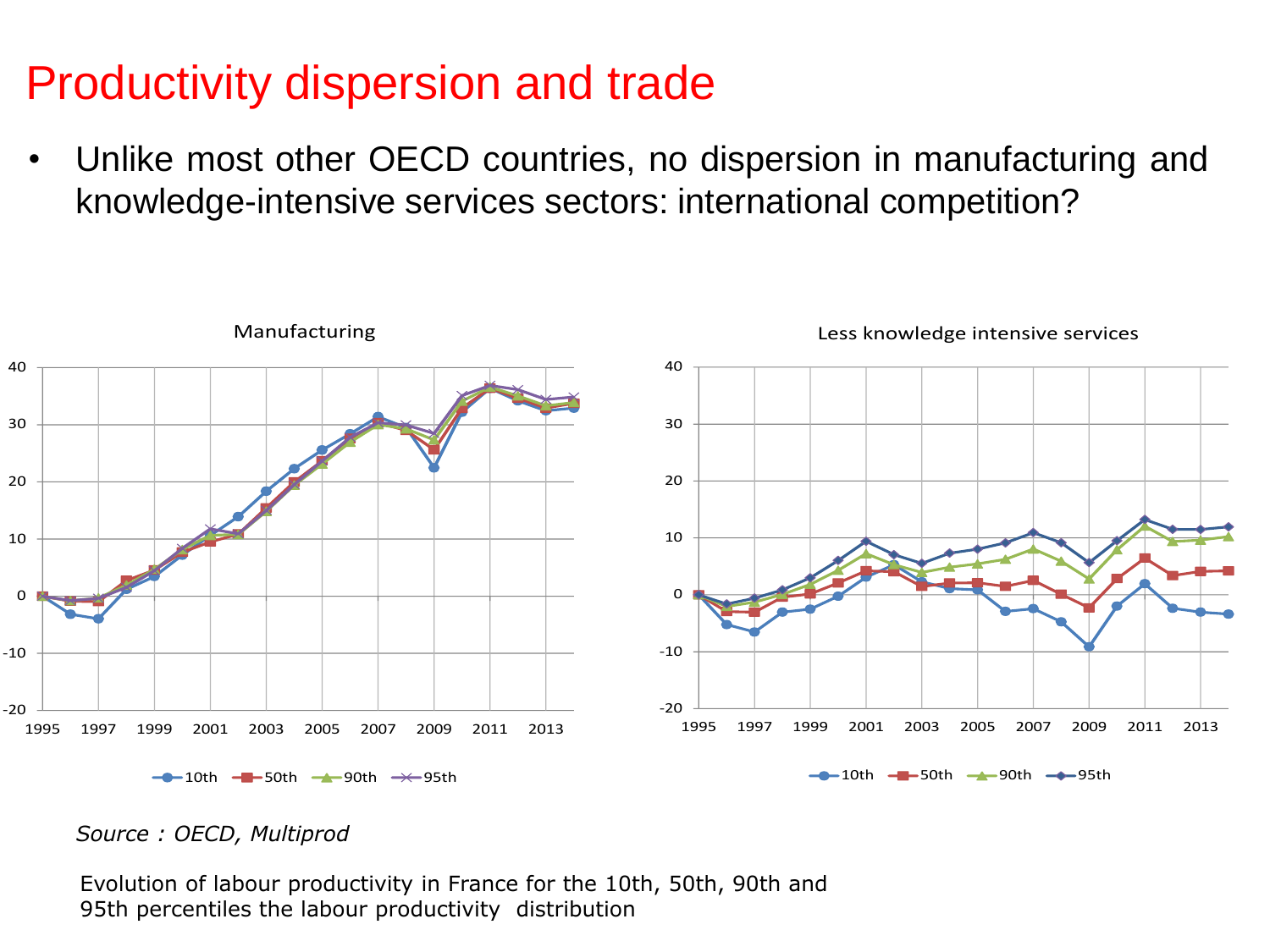## Aggregate productivity, (mis)allocation and productivity dispersion

- Is productivity dispersion harmful for aggregate productivity and competitiveness?
- Depends where productivity dispersion comes from:
	- entrepreneurial innovation: more experimentation increases productivity dispersion
	- productivity dispersion positively correlated to aggregate competitiveness: see Barba Navaretti, Bugamellli, Forlani and Ottaviano, 2019
	- Misallocation: see Hsieh and Klenow (2009), Baquee and Farhi (2019)